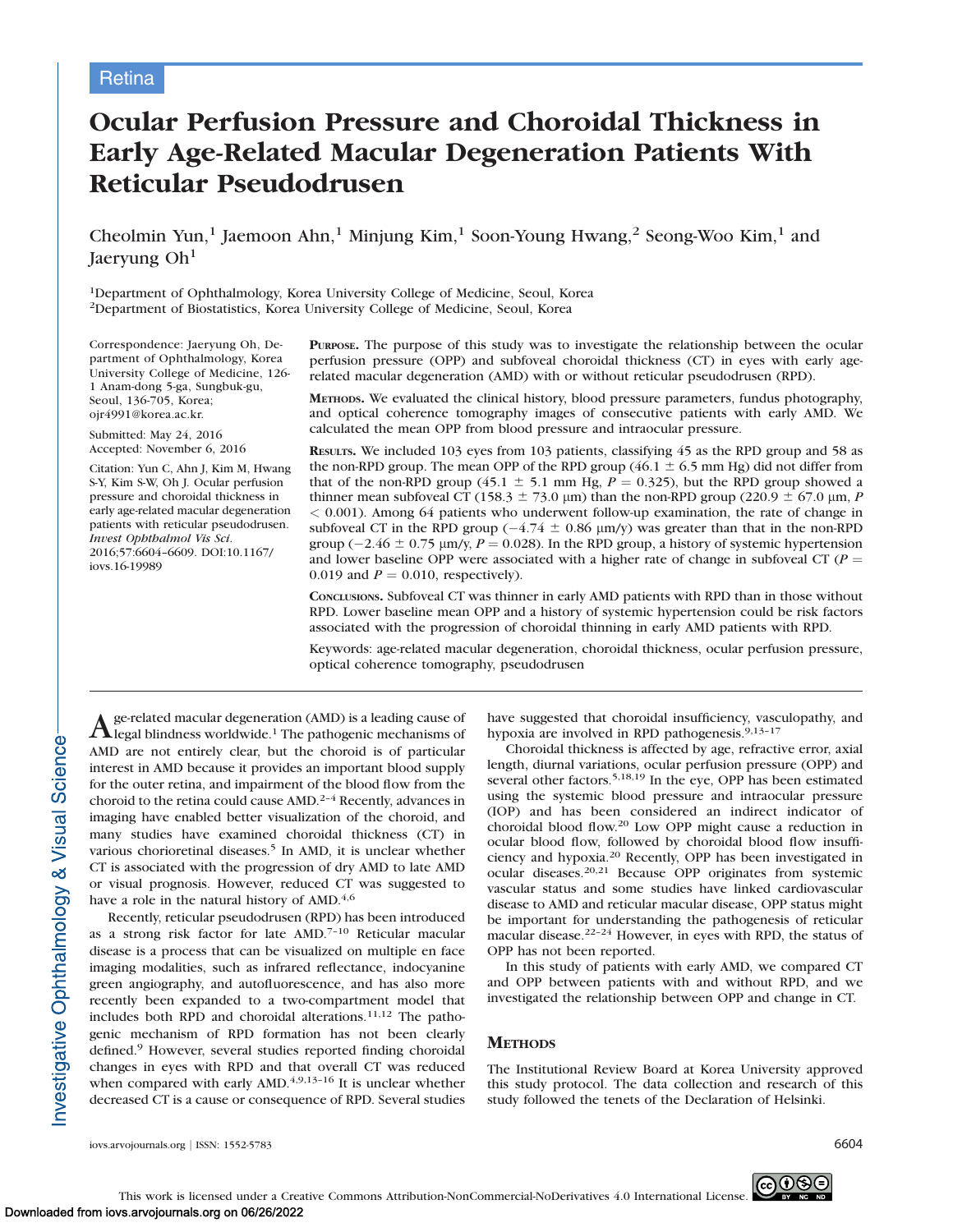We conducted this retrospective, cross-sectional, and observational study by reviewing the medical records of patients who were diagnosed with early AMD between March 2010 and September 2015 at Korea University Medical Center. All patients underwent comprehensive ophthalmic exam, including fundus photography and red-free photography with a 30-degree angle centered on the macula, spectral-domain optical coherence tomography (SD-OCT), and IOP measurement. We collected medical information about history of hypertension, diabetes, and blood pressure parameters.

We excluded cases with high myopia (axial length  $\geq 26.0$ mm or refractive error  $\ge -6.0$  diopters), choroidal neovascularization, geographic atrophy (GA), and other retinal or choroidal disorders, including vascular disease and uveitis. We also excluded cases with a history of vitreoretinal surgery, anti–vascular endothelial growth factor treatment, photodynamic therapy, or other laser treatment. Because of potential bias from biological correlation between two eyes from one patient, we chose the right eye for analysis. If the right eye was unsuitable for the inclusion criteria, we chose the left eye for analysis.

# Definition of AMD and Identification of RPD

We defined early AMD as an early or intermediate stage of AMD based on the classification guidelines of the Age-Related Eye Disease Study.<sup>25</sup> Reticular lesions on color fundus photos or red-free photos were defined as yellow interlacing networks ranging from 125 to 250  $\mu$ m.<sup>26,27</sup> Reticular lesions on SD-OCT were defined as five or more hyperreflective mounds or triangular lesions located above the RPE in at least one B-scan from the  $6 \times 6$ -mm macula cube scan.<sup>28,29</sup> Comparisons among color fundus photos, red-free photos, and SD-OCT images were performed using the point-to-point correlation built into the software of the SD-OCT (3D OCT-1000 Mark II software, version 4.21; Topcon Corp., Tokyo, Japan). Patients with RPD were diagnosed with a peculiar yellowish reticular pattern at the macula in the color fundus or red-free photos and by subretinal deposits confirmed by SD-OCT.<sup>9,26-30</sup> Two independent retinal specialists (C.Y. and J.A.) graded AMD status and confirmed the presence of RPD. In cases with disagreement, a final decision was made upon further review by two other observers. The drusen area (mm<sup>2</sup>) was obtained from the  $6 \times 6$ mm cube scan centered on the fovea and built-in software of the SD-OCT. The square root transformation of the drusen area was used for statistical analysis.<sup>31</sup>

We defined progression to late AMD as the new development of neovascular AMD or GA under the center of the macula, defining GA as the presence of well-marginated regions at least 175  $\mu$ m in diameter.<sup>32</sup>

#### Estimation of OPP

Intraocular pressure was measured using a noncontact tonometer (CT-80A computerized tonometer; Topcon Corp.) at least two times, and we used the mean value for analysis. Blood pressure was measured on the upper arm with the patient in a sitting position after a rest of at least 15 minutes using an automated oscillometric machine. Mean OPP was calculated using the following formula: Mean OPP =  $2/3 \times$  mean arterial pressure (MAP) - IOP.<sup>33</sup> Mean arterial pressure was calculated from systolic blood pressure (SBP) and diastolic blood pressure (DBP) as follows:  $MAP = DBP + 1/3(SBP - DBP)$ .

# SD-OCT and Measurement of CT

We used SD-OCT and obtained a 6-mm horizontal line scan centered on the fovea thorough the choroidal mode. Even with localized reticular RPD, CT is diffusely decreased; thus, we measured subfoveal CT as a representative value.13,16 We measured the subfoveal CT manually at the center of the fovea with a caliper tool built into the SD-OCT image viewer program.<sup>19</sup> We defined the CT as the perpendicular distance between the RPE and the inner surface of the sclera. Two retinal specialists (C.Y. and J.A.) performed all of the measurements, and we used the mean for analysis.

#### Statistical Methods

The baseline characteristics of the two groups were compared using  $\chi^2$  tests to test for categorical variables and Student's ttests or the Mann-Whitney  $U$  test for continuous variables. Analysis of covariance (ANCOVA) was employed to compare the subfoveal CT between the two groups to adjust for different baseline parameters.

Longitudinal changes of subfoveal CT were evaluated in cases with follow-up evaluations at an interval of at least 6 months. Because of the repeated measurement of subfoveal CT at each patient visit and variations in visit time, we used the linear mixed model to determinate the rate of changes in subfoveal CT. We modeled subfoveal CT as a function of time, baseline factors, and an interaction term for group with time and represented it as the average rate of change in subfoveal CT per year. The baseline factors were age, sex, group, history of systemic hypertension, history of diabetes, baseline OPP, and square root of baseline drusen area. The time and intercept were random factors, and we considered the other factors as fixed factors. In a set of subanalyses, we investigated factors that could potentially affect the rate of change in subfoveal CT in the RPD and non-RPD groups, respectively. In those tests, we modeled the subfoveal CT as a function of time, baseline factors, and interaction terms for baseline factors with time. We chose the final models after selecting the factors that showed a significant association with time.

A multivariate Cox proportional hazard model with a stepwise selection process was used to analyze the risk factors, age, sex, history of hypertension, history of diabetes, OPP, lens status, initial subfoveal CT, presence of RPD, and square root of initial drusen area. We obtained the hazard ratio and 95% confidence intervals for development of late AMD using that model. Statistical analyses were performed using analysis software (SAS 9.2; SAS Institute, Cary, NC, USA).

## **RESULTS**

We included 103 eyes from 103 patients in this study. Mean age was 72.4  $\pm$  8.0, and 34 males and 69 females were included (Table 1). Twenty-one eyes had early stage AMD, and 82 had intermediate stage AMD. Their mean drusen area was 1.61  $\pm$ 2.40 mm2.

# Baseline Subfoveal CT and OPP

The mean subfoveal CT was  $194.2 \pm 75.6$  µm (Table 2). Mean SBP, DBP, MAP, and IOP were 123.9  $\pm$  13.6 mm Hg, 75.6  $\pm$  8.7 mm Hg,  $91.9 \pm 8.4$  mm Hg, and  $15.4 \pm 2.7$  mm Hg, respectively (Table 2). The mean OPP was estimated to be 45.7  $±$  5.9 mm Hg.

In univariate analyses, subfoveal CT had a statistically significant relationship with the square root of the drusen area ( $P = 0.017$ ) and borderline significant relationships with age and refractive error ( $P = 0.063$  and  $P = 0.057$ , respectively; see Supplementary Table S1 for univariate analyses). However, the relationship between baseline subfoveal CT and OPP was not statistically significant ( $P = 0.151$ ).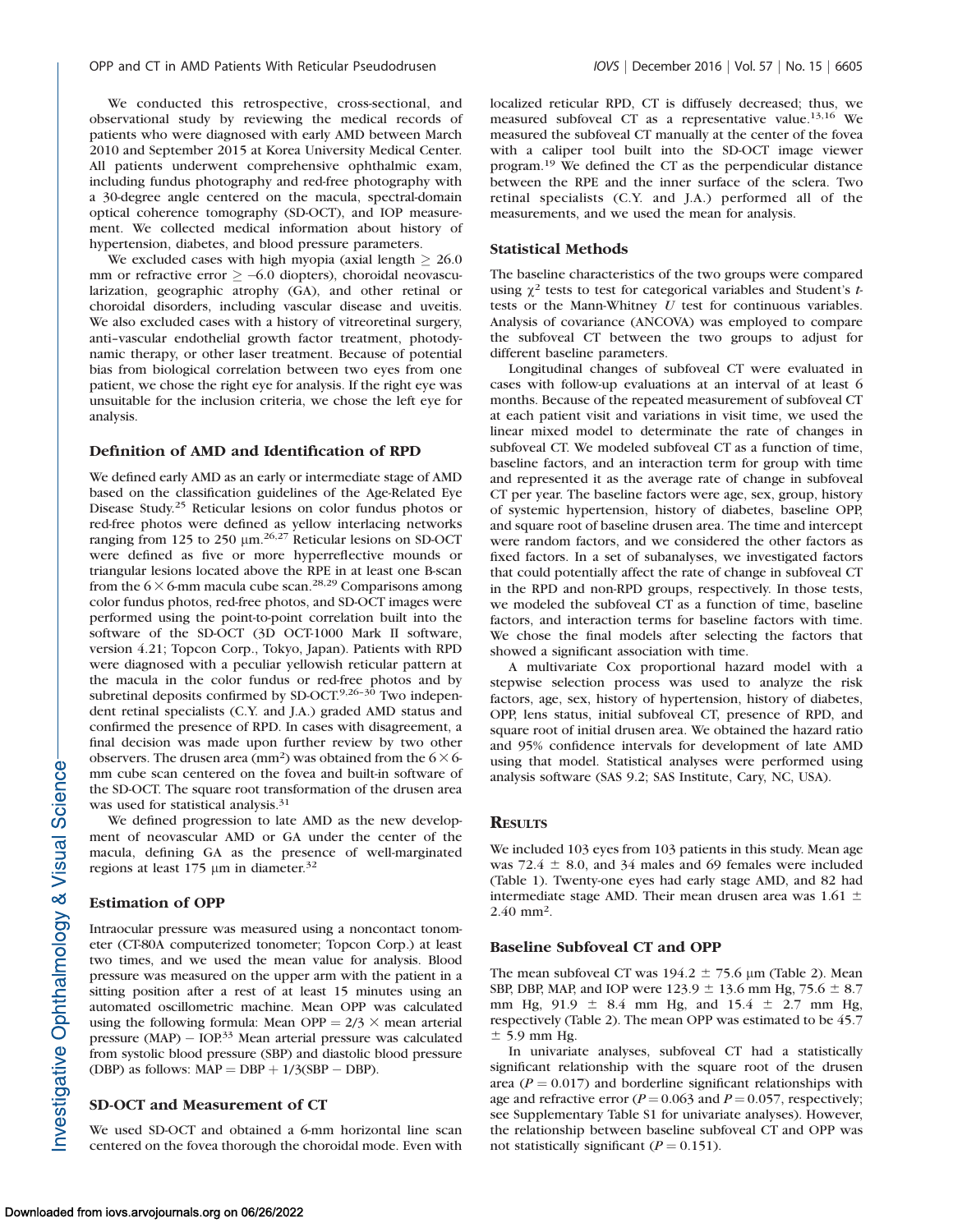| <b>Characteristics</b>                               | Total, $n = 103$ | RPD Group, $n = 45$ | Non-RPD Group, $n = 58$ | P Value                |
|------------------------------------------------------|------------------|---------------------|-------------------------|------------------------|
| Age, years                                           | $72.4 \pm 8.0$   | $75.1 \pm 7.5$      | $70.0 \pm 7.7$          | $< 0.001$ <sup>+</sup> |
| Sex, male : female                                   | 34:69            | 10:35               | 24:34                   | $0.040 \ddagger$       |
| Lens status, phakia : pseudophakia                   | 86:17            | 35:10               | 51:7                    | $0.169\pm$             |
| Refractive error*                                    | $0.46 \pm 1.42$  | $0.18 \pm 1.62$     | $0.65 \pm 1.28$         | $0.092\dagger$         |
| Hypertension, $n, %$                                 | 49, 47.6%        | 23, 51.1%           | 26, 44.8%               | $0.527\pm$             |
| Diabetes, $n, %$                                     | 27, 26.2%        | 14, 31.1%           | 13, 22.4%               | $0.319\ddagger$        |
| AMD classification, early stage : intermediate stage | 21:82            | 8:37                | 13:45                   | $0.562\pm$             |
| Drusen area, $mm2$                                   | $1.61 \pm 2.40$  | $1.99 \pm 2.51$     | $1.32 \pm 2.28$         | $0.161\dagger$         |
| Square root of drusen area                           | $0.99 \pm 0.80$  | $1.15 \pm 0.82$     | $0.86 \pm 0.77$         | $0.107\dagger$         |

P values were obtained by comparing the RPD and non-RPD groups.

\* Refractive errors were obtained from phakic eyes in each group and presented by the spherical equivalent (diopters).

† P value based on the Student's t-test.

 $\ddagger$  P value based on the  $\chi^2$  test.

# Comparison of Baseline CT and OPP Between Eyes With and Without RPD

Among the 103 patients, we classified 45 patients into the RPD group and 58 patients into the non-RPD group (Table 1). The RPD group was older and more female dominant than the non-RPD group. We found no differences in lens status, refractive error, IOP, AMD stage, mean square root of drusen area, or prevalence of hypertension or diabetes between the two groups.

The mean subfoveal CT at baseline for the RPD group  $(163.3 \pm 74.2 \mu m)$  was smaller than that for the non-RPD group (218.2  $\pm$  68.0 µm), adjusting for the age and sex differences between the two groups (ANCOVA test,  $P = 0.002$ ). Hemodynamic parameters (SBP, DBP, MAP, and OPP) did not differ between the two groups (Table 2).

In the RPD group, we found no factors associated with subfoveal CT (see Supplementary Table S1 for univariate analysis). However, in the non-RPD group, subfoveal CT was negatively associated with age ( $P = 0.028$ ) and the square root of the drusen area ( $P = 0.020$ ); however, it was positively associated with refractive error ( $P = 0.005$ , see Supplementary Table S1 for univariate analyses). Multiple regression linear analyses revealed that refractive error ( $P = 0.005$ ,  $\beta \pm \beta E =$  $18.68 \pm 6.39$ , 95% confidence interval [CI] from 5.84 to 31.53) and age ( $P = 0.052$ ,  $\beta \pm SE = -2.01 \pm 1.05$ , 95% CI from -4.190 to 0.014) were associated independently with subfoveal CT in the non-RPD group.

## Progression of AMD and Risk Factors

Among the 103 patients, we included 64 patients who had follow-up evaluations at an interval of at least 6 months in this analysis. The mean follow-up period was  $30.5 \pm 15.2$  months. Mean age was 72.7  $\pm$  5.7, with 22 males and 42 females. Twelve patients had early stage AMD, and 52 had intermediate stage AMD. The baseline subfoveal CT and OPP of 64 patients were 195.8  $\pm$  56.2 µm and 45.4  $\pm$  5.0 mm Hg, respectively. The mean baseline drusen area was  $1.61 \pm 2.40$  mm<sup>2</sup>. We classified 28 patients into the RPD group and 36 into the non-RPD group.

During the follow-up period, seven cases and four cases of late AMD developed in the RPD and non-RPD groups, respectively. Significant factors influencing the development of late AMD included large initial square root of the drusen area  $(P = 0.005$ , hazard ratio [HR] = 3.18, 95% CI: 1.41-7.18), and thin baseline subfoveal CT ( $P = 0.020$ , HR = 0.981, 95% CI: 0.965–0.997). Other factors (age, sex, RPD presence, history of hypertension, history of diabetes, OPP, and lens status) were removed from the final model.

# Changes in Subfoveal CT and Risk Factors

During the  $27.3 \pm 11.7$  months of the mean follow-up periods, we obtained a total of 190 subfoveal CT measurements from the 64 patients. The mean follow-up period was  $29.0 \pm 10.6$ months for the RPD group and  $26.0 \pm 12.5$  months for the non-RPD group. Our linear mixed model estimated the change rate in subfoveal CT for eyes with early AMD as  $-3.47 \pm 0.58$ lm/y. The rate of change in subfoveal CT was significantly faster in the RPD group  $(-4.74 \pm 0.86 \mu \text{m/y})$  than in the non-RPD group  $(-2.47 \pm 0.76 \mu \text{m/y}, P = 0.028)$  (Table 3; Fig. 1).

In the RPD group, significant factors influencing the rate of change in subfoveal CT included a positive history of systemic hypertension ( $P = 0.019$ ) and low baseline OPP ( $P = 0.010$ ) (Table 4). A representative case is shown in Figure 2. Baseline square root of the drusen area ( $P = 0.786$ ), sex ( $P = 0.213$ ), and history of diabetes ( $P = 0.118$ ) were not associated with changes over time, and we removed those factors from the

TABLE 2. Comparison of OPP and CT Between Groups With and Without RPD

| <b>Parameters</b>              | Total, $n = 103$ | RPD Group, $n = 45$ | Non-RPD group, $n = 58$ | P value          |
|--------------------------------|------------------|---------------------|-------------------------|------------------|
| Baseline mean subfoveal CT, um | $194.2 \pm 75.6$ | $163.3 \pm 74.2$    | $218.2 \pm 68.0$        | $0.002\dagger$   |
| Baseline OPP, mm Hg*           | $45.7 \pm 5.9$   | $45.2 \pm 5.5$      | $46.0 \pm 6.3$          | $0.483 \ddagger$ |
| Baseline SBP, mm Hg            | $123.9 \pm 13.6$ | $122.2 \pm 13.4$    | $125.2 \pm 13.7$        | $0.271 \pm$      |
| Baseline DBP, mm Hg            | $75.6 \pm 8.7$   | $76.3 \pm 8.4$      | $75.1 \pm 9.0$          | $0.504\pm$       |
| Baseline MAP, mm Hg            | $91.9 \pm 8.4$   | $91.6 \pm 8.6$      | $92.1 \pm 8.4$          | $0.741 \pm$      |
| Baseline IOP, mm Hg            | $15.4 \pm 2.7$   | $15.9 \pm 2.6$      | $15.0 \pm 2.7$          | $0.107\pm$       |

P values were obtained by comparing the RPD and non-RPD groups.

\* OPP was calculated as  $OPP = 2/3 \times MAP - IOP$ .

 $\uparrow$  P value based on the ANCOVA test with adjustment for differences in age and sex.

 $\ddagger$  P value based on the Student's t-test.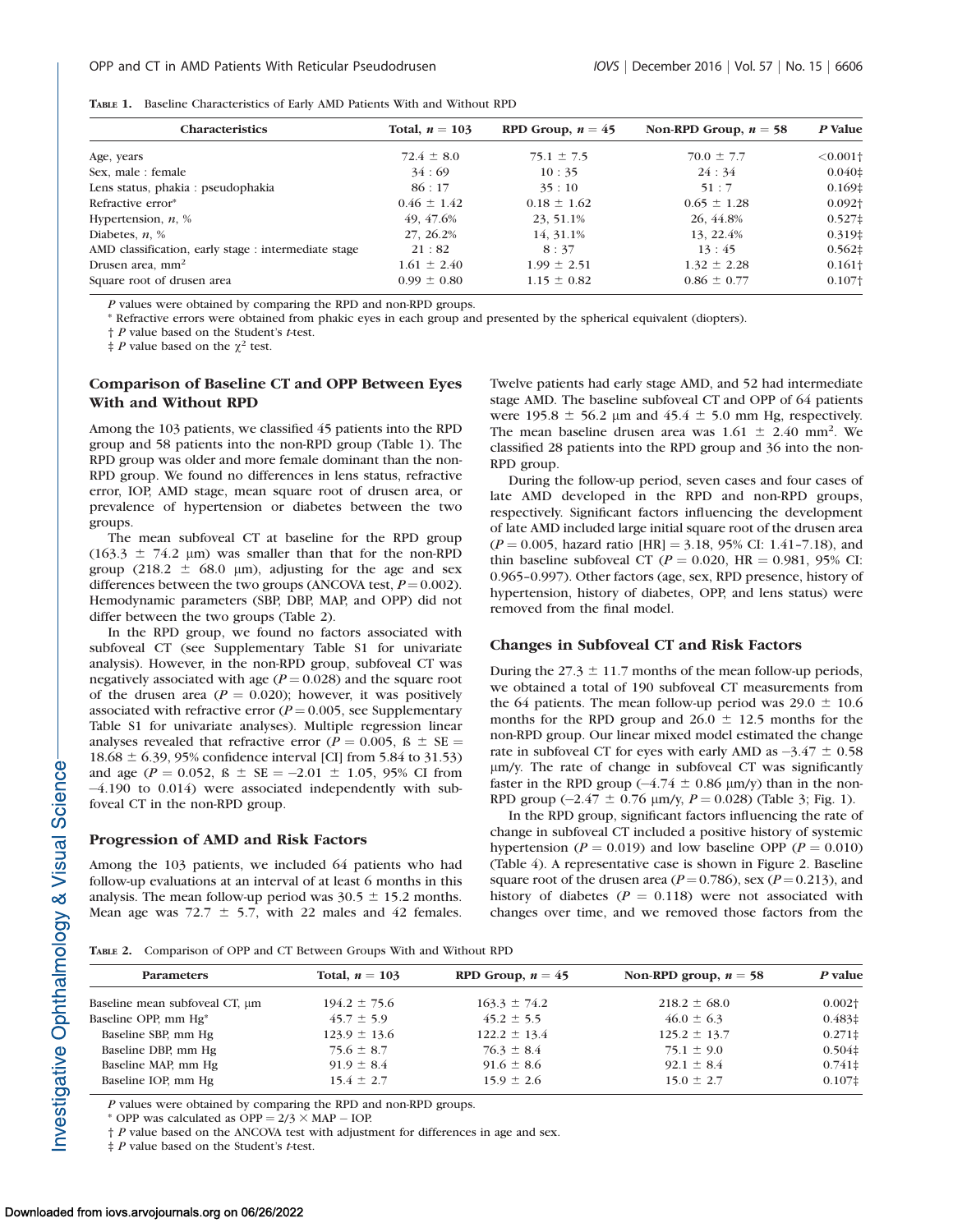| Group                      | Estimate          | <b>SE</b> | P Value        |
|----------------------------|-------------------|-----------|----------------|
|                            | $-2.26$           | 1.24      | 0.074          |
|                            | 8.01              | 13.55     | 0.556          |
|                            | 13.74             | 12.57     | 0.279          |
|                            | 1.81              | 14.31     | 0.900          |
| Non-RPD group<br>RPD group | 28.18             | 13.90     | 0.047          |
|                            | $-4.74$           | 0.86      | < 0.010        |
| Non-RPD group<br>RPD group | 2.27              | 1.14      | 0.028          |
|                            | 5.16              | 1.25      | 0.100          |
|                            | $-5.04$<br>112.00 | 8.12      | 0.540<br>0.261 |
|                            |                   |           | 98.64          |

final model. We found no significant factors associated with changes over time in the non-RPD group.

We divided patients into two groups according to the median age of the follow-up group, using a cutoff of 73 years. Our linear mixed model based on this classification did not reveal significant differences in changes in CT according to age group (time \* age group,  $P = 0.803$ ) or age and RPD group (time \* age group \* RPD group,  $P = 0.131$ ).

# Interobserver Reproducibility

We obtained an intraclass correlation coefficient to assess the interobserver reproducibility of the CT measurements. The intraclass correlation coefficient was 0.958 (95% CI, 0.938– 0.972), indicating good agreement.

### **DISCUSSION**

In this study, we found that the mean subfoveal CT was significantly thinner in the RPD group than in the non-RPD group. This result is consistent with those of previous studies.<sup>9,13-16</sup> This result suggests that CT is one of the factors involved in the development of RPD. We also found that the rate of change in subfoveal CT was greater in the RPD group than in the non-RPD group. Previous studies predicted the annual change of CT in the normal population to be 1.97  $\mu$ m/<br>y.<sup>19</sup> We found the change rate in the non-RPD group to be We found the change rate in the non-RPD group to be



FIGURE 1. Scatter plots of subfoveal CT from the non-RPD and RPD groups. Black dots represent the non-RPD group, and white dots represent the RPD group. Regression lines estimated from the linear mixed model are continuous for the non-RPD group and dashed for the RPD group. The rate of change in subfoveal CT for the RPD group (*dashed line*,  $-4.74 \pm 0.86$   $\mu$ m/y) was greater than that for the non-RPD group (*continuous line*,  $-2.47 \pm 0.76$   $\mu$ m/y,  $P = 0.028$ ).

TABLE 4. Linear Mixed Model for Estimating Factors Associated With Subfoveal CT and Its Mean Change Rate in the RPD Group

| <b>Effect</b>              | Estimate | <b>SE</b> | P Value |
|----------------------------|----------|-----------|---------|
| Age, y                     | 1.06     | 2.15      | 0.626   |
| Sex, male                  | 34.80    | 27.76     | 0.258   |
| Hypertension               | $-13.10$ | 24.76     | 0.600   |
| <b>Diabetes</b>            | 29.23    | 21.70     | 0.187   |
| OPP, mm Hg                 | $-0.13$  | 2.64      | 0.963   |
| Square root of drusen area | $-41.64$ | 15.48     | 0.011   |
| Time, y                    | $-25.38$ | 6.45      | < 0.001 |
| Time * hypertension        | $-3.12$  | 1.27      | 0.019   |
| Time * OPP                 | 0.49     | 0.14      | 0.010   |
| Intercept                  | 39.08    | 171.5     | 0.822   |

similar, but in the RPD group in our study the change appeared to be greater. The small number of cases in the RPD group might have influenced that result, but it nonetheless suggests the possibility of a different pathogenic mechanism underlying the two groups.

In our study, OPP was not associated with the mean subfoveal CT in either of the two groups with AMD, which differs from the result of a previous study.<sup>34</sup> This discrepancy might result from differences in the study population; our study examined patients who were old (range, 52–93) and had early AMD, whereas the previous study examined healthy young persons (range,  $20-25$ ).<sup>34</sup> Another possibility could be that the relationship between OPP and subfoveal CT could be reduced by aging or AMD-related choroidal changes. In eyes with RPD, baseline OPP significantly influenced the rate of change in subfoveal CT. Previous studies suggested that relatively thicker choroids might need a lower OPP to maintain blood flow, whereas a relatively thinner choroid could require a higher OPP to compensate for possible reductions and maintain blood flow. $34,35$  Because eyes with RPD have a thinner choroid, they might need higher OPP to maintain blood flow than those without RPD, which have a relatively thicker choroid. In addition to thin CT, eyes with RPD are thought to exhibit vasculopathy of the choroid.9,15,36 The altered choroid in eyes with RPD could have an altered circulatory system and autoregulatory reserve. Thus, normal OPP in eyes without RPD could be lower than the lower limit of the autoregulatory reserve (and therefore inadequate) in eyes with RPD. The choroid in patients with AMD might not be able to compensate for the change in OPP, leaving those with RPD unable to endure the reduced OPP. Eyes with RPD and low baseline OPP might therefore be especially vulnerable to choroidal thinning or atrophy.

Hypertension, which has been suggested to be a risk factor for neovascular AMD and RPD, affected the rate of change in subfoveal CT in the RPD group in this study. $37,38$  Age-related changes in blood vessels have characteristic features, including vascular endothelial dysfunction, inflammation, and vascular remodeling.<sup>39</sup> Hypertension augments age-related vascular dysfunction and remodeling.39,40 The choroid is a vascular layer, and eyes with RPD might have vasculopathy in the choroid with atrophy and fibrotic changes.15,36 Although the exact pathogenesis of RPDs is unknown, considering choroidal vasculopathy as one cause of RPD formation suggests the possibility that vascular changes from aging and hypertension could affect or aggravate the choroidal vasculopathy already present in eyes with RPD.

A previous study also suggested that the rate of change in subfoveal CT was greater in the RPD group than in the non-RPD group.11 Additionally, they found that the rate of CT change might vary according to age and that choroids in the RPD group became thinner with each additional year of age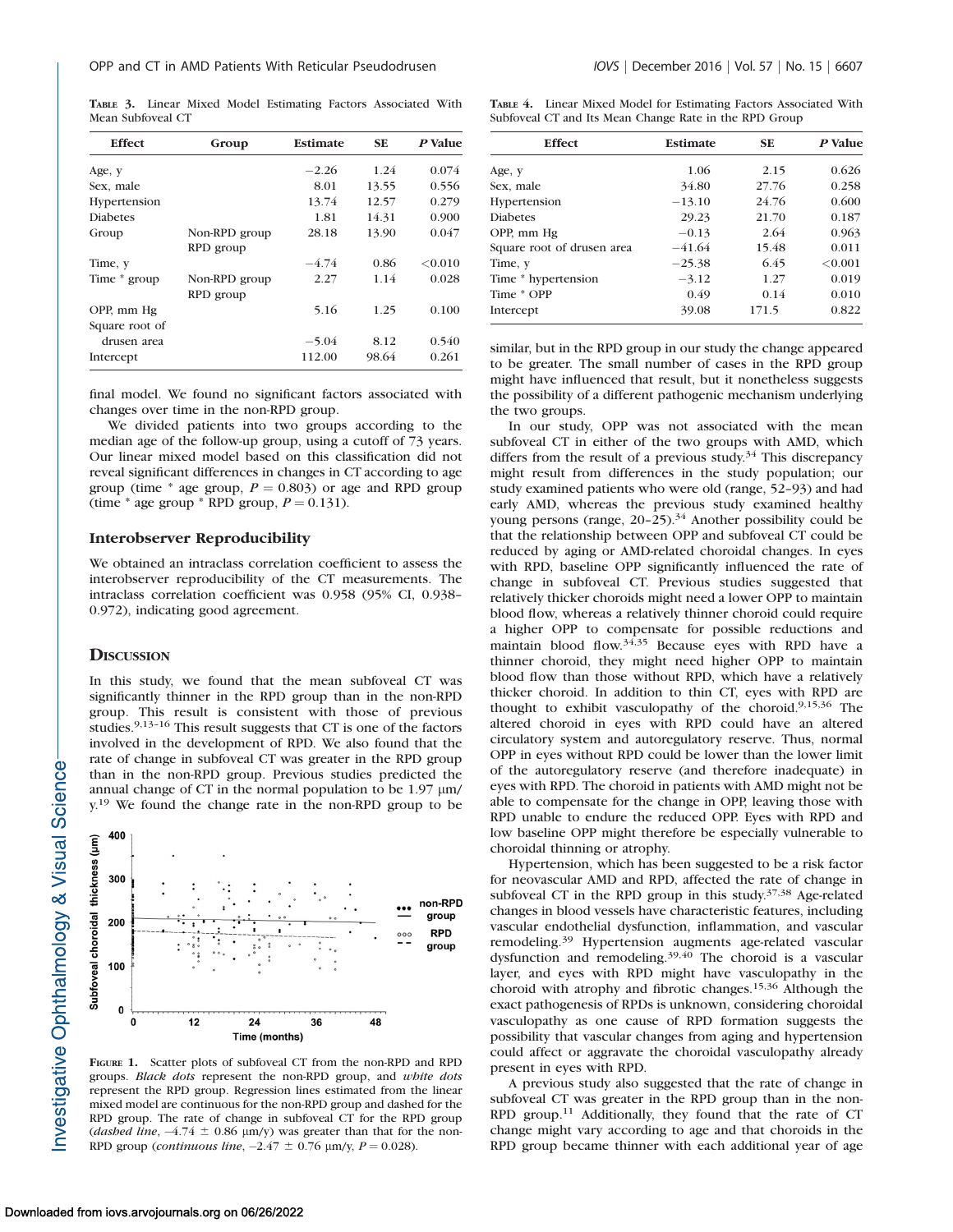

FIGURE 2. Representative case of a 73-year-old female patient with early AMD and RPD. The patient had a history of hypertension and a baseline ocular perfusion pressure of 36.1 mm Hg. The subfoveal CT was 151  $\mu$ m at baseline (A), and it decreased to 134  $\mu$ m at 40 months (B-D).

among participants  $\leq 82$  years old, while they became thicker with each additional year of age among participants >82 years age old.11 However, our subanalysis according to age did not show a similar trend. This might be because of differences in our study population, which had a younger mean age than that of the previous study; thus, these two studies may not be comparable.

In this study, seven and four cases of late AMD developed in the RPD and non-RPD groups, respectively, during the followup period. The rate of conversion to late AMD in the RPD group was approximately twice that of the non-RPD group. This is consistent with previous reports that found that RPD was strongly associated with development of late AMD.<sup>7,8,41</sup> Furthermore, eyes with RPD developed late AMD more often than those without.7,10,42 However, in this study, development of late AMD was associated with a larger initial drusen area and thinner baseline subfoveal CT but not with RPD status or OPP. The reason we did not find an association between late AMD development and RPD or OPP might be because of our small case sample size and the short follow-up period of this study. Thus, further investigations using a prospective design and with a larger case sample will improve our understanding of the roles that RPD and OPP play in late AMD development.

This study has several limitations. First, it is a retrospective study with a small sample size. There were cases with irregular follow-up and follow-up loss, although we adjusted for that using a statistical method. Because of short-term follow-up, CT changes might not have been detected in some cases. Second, blood pressure was measured only once. The blood pressure reading at the hospital might not represent the whole of a patient's blood pressure status over time. Third, we might have missed cases with drusen or RPD located outside the 30-degree area around the macula. Fourth, because we included aged persons and cases with RPD, the CT was thin in many cases. Because we measured CT manually, our results might not be entirely accurate, even though two independent observers measured all eyes, with good interobserver reliability. Fifth, we

could not consider diurnal variation in CT and IOP.18 In addition, because of a lack of normal age-matched controls, we could not compare the rate of changes in subfoveal CT directly.

In conclusion, the subfoveal CT was thinner in eyes with early AMD that had RPD than in those without RPD in spite of similar OPP. The rate of change in subfoveal CT in eyes with early AMD was greater in those with RPD than in those without RPD and was also greater in RPD cases with a history of systemic hypertension and lower baseline OPP. These results may suggest that OPP contributes to the age-related changes in eyes with RPD.

### Acknowledgments

This study was supported by a grant from the Korea University, Seoul, Korea (K1600851).

Disclosure: C. Yun, None; J. Ahn, None; M. Kim, None; S.-Y. Hwang, None; S.-W. Kim, None; J. Oh, None

## References

- 1. Lim LS, Mitchell P, Seddon JM, Holz FG, Wong TY. Age-related macular degeneration. Lancet. 2012;379:1728–1738.
- 2. Alm A, Bill A. Ocular and optic nerve blood flow at normal and increased intraocular pressures in monkeys (Macaca irus): a study with radioactively labelled microspheres including flow determinations in brain and some other tissues. Exp Eye Res. 1973;15:15–29.
- 3. Nickla DL, Wallman J. The multifunctional choroid. Prog Retin Eye Res. 2010;29:144–168.
- 4. Skondra D, Papakostas T, Vavvas DG. Enhanced depth imaging optical coherence tomography in age-related macular degeneration. Semin Ophthalmol. 2012;27:209–212.
- 5. Mrejen S, Spaide RF. Optical coherence tomography: imaging of the choroid and beyond. Surv Ophthalmol. 2013;58:387-429.
- 6. Lee JY, Lee DH, Lee JY, Yoon YH. Correlation between subfoveal choroidal thickness and the severity or progression